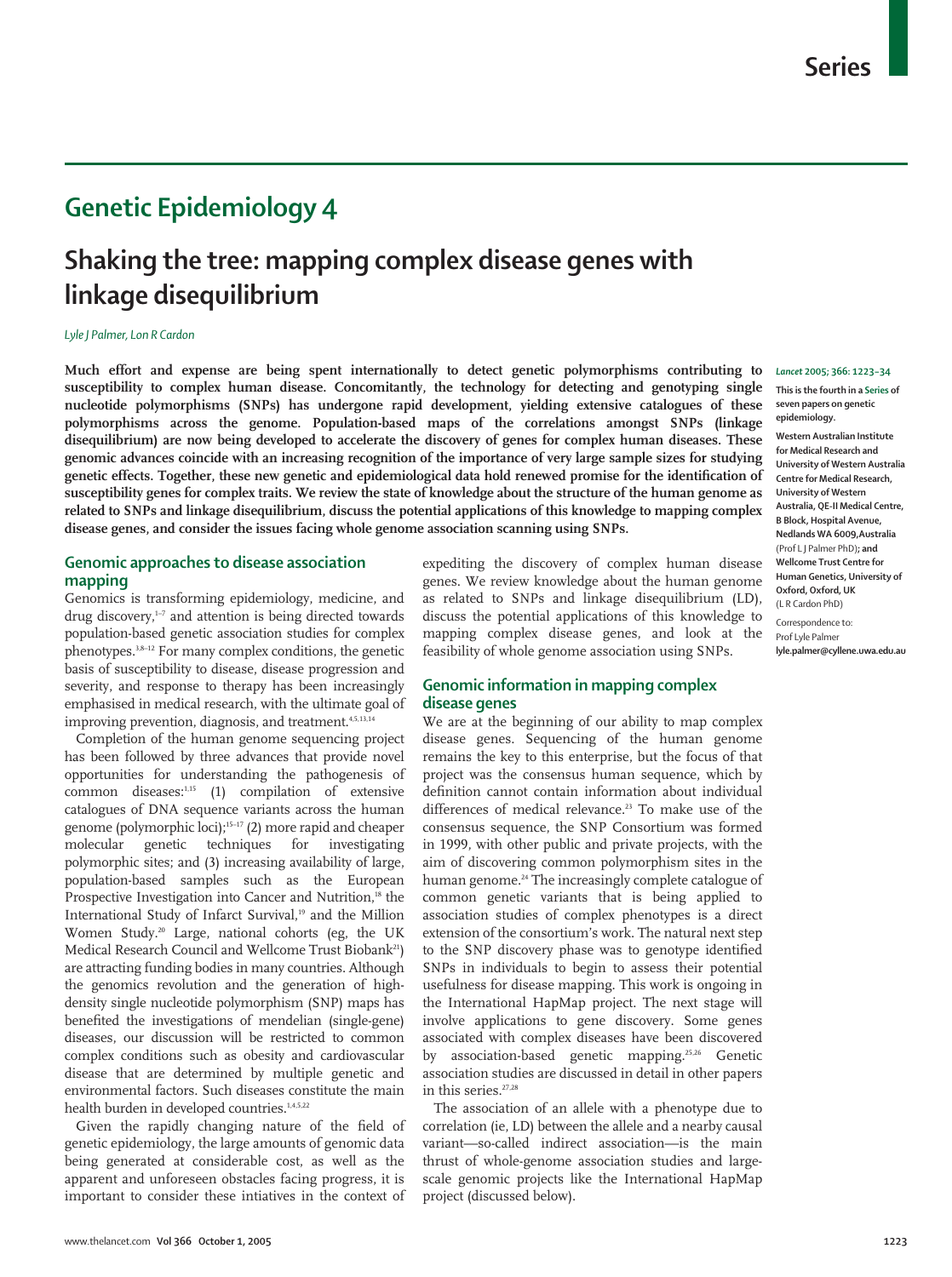## **SNPs**

Because the mutation rate is low (around  $10^{-8}$  per site per generation) when set beside the most recent common ancestor of any two people (around  $10^4$  generations),<sup>25</sup> most SNPs are thought to arise from a single historical mutational event. Across the human genome, there are far more SNPs than any other types of polymorphism<sup>29</sup> at least 10 million SNPs with frequency greater than 1%, yielding an average spacing of one every 290 basepairs.30 These common SNPs are thought to account for around 90% of human genetic variation. $17,31-33$ 

There are four important advantages of using SNPs rather than other types of genetic polymorphism to investigate the genetic determinants of complex human diseases.8,34,35 First, SNPs are plentiful throughout the genome, being found in exons, introns, promoters, enhancers, and intergenic regions,<sup>36,37</sup> and some of these polymorphisms might themselves be functional. Second, groups of adjacent SNPs might exhibit patterns of correlations that could be used to enhance gene mapping<sup>38</sup> and which may highlight recombination hot-spots.<sup>39</sup> Third, interpopulation differences in SNP frequencies can be used in population-based genetic studies.40,41 Fourth, SNPs are less mutable than other types of polymorphism,<sup>42,43</sup> and this greater stability could allow more consistent estimates of gene-phenotype associations.

The common SNPs have been subject to large cataloguing projects funded by both government and industry.16,17,44 These efforts have involved targeted SNP discovery by mutation detection<sup>45</sup> or primary resequencing in candidate genes or regions. $30,31$  Of more than 10 million SNPs so far identified, more than 5 million have been validated.

Many other SNPs present in major ethnic groups are likely to be discovered. SNP databases are constantly being updated (panel 1).<sup>17,31</sup> However, the data are not infallible, as some putative polymorphisms turn out to be sequencing errors or rare or population-specific variants often not detected in subsequent studies.<sup>16,17</sup> Limitations due to cost and the incomplete status of SNP databases mean that the association analysis of SNPs in complex disease genetics has been mostly limited to polymorphisms within biologically plausible candidate loci. Many investigators interested in specific genes or pathways have independently sought to identify sequence variants by primary resequencing in their own study populations.<sup>31,46</sup>

SNPs are finding widespread use in fine mapping of genetic disorders, in the delineation of genetic influences in multifactorial diseases such as breast cancer, cardiovascular disease, type 2 diabetes and asthma, and as genetic markers to predict responses to drugs and adverse drug reactions.<sup>22</sup> There are at least six primary areas of potential application for SNP technologies in improving our understanding of complex disease: (1) hypothesis-free gene discovery and mapping;

#### *Panel 1:* **Selected websites**

#### **SNP databases**

- dbSNP Polymorphism Repository [http://www.ncbi.nlm.nih.gov/SNP/].
- Cancer Genome Anatomy project [http://cgap.nci.nih.gov/].
- Génome Québec [http://www.genomequebec.com/index\_e.asp].
- The Golden Path [http://genome.ucsc.edu].
- Human Genome Variation Database [http://hgvbase.cgb.ki.se/]
- The Human Genome Variation Society [http://www.genomic.unimelb.edu.au/mdi/].
- Human Gene Mutation Database [http://archive.uwcm.ac.uk/uwcm/mg/hgmd0.html]
- Human SNP Database [http://wwwgenome.wi.mit.edu/SNP/human/index.html].
- The International HapMap Project [http://www.hapmap.org/]
- LocusLink [http://www.ncbi.nih.gov/LocusLink/]
- NHLBI Programs for Genomic Applications Resources [http://pga.lbl.gov/PGA/PGA\_inventory.html]
- OMIM: Online Mendelian Inheritance in Man [http://www.ncbi.nlm.nih.gov/entrez/query.fcgi?db=OMI M]
- SNP Consortium [http://snp.cshl.org/].
- SNP View [http://snp.gnf.org/].
- The Sanger Centre [http://www.sanger.ac.uk/].

#### **Software**

● An extensive list of genetic analysis software http://linkage.rockefeller.edu/soft/list.html].

(2) association-based candidate polymorphism testing; (3) pharmacogenetics; (4) diagnostics and risk profiling; (5) prediction of response to non-pharmacological environmental stimuli; and (6) homogeneity testing and epidemiological study design.<sup>9</sup> There are thus dual imperatives to develop advanced technologies to detect and genotype SNPs, and for improved statistical approaches and study designs to enable SNP data to be incorporated into epidemiology and clinical medicine.

# **Linkage disequilibrium**

Most SNPs lie outside genes and are not likely to alter gene structure or function, so they might not be directly associated with any change in phenotype.<sup>47</sup> We need to know whether the DNA sequence variant under consideration is potentially directly functional (ie, could lead to the observed biology) or is indirectly correlated with another DNA sequence variant that is the actual cause of the phenotype of interest. Since candidate genes are usually difficult to select<sup>12</sup> and since functional data are rarely available for a given SNP, testing for indirect association is the model which most attempts at gene

**1224** www.thelancet.com **Vol 366 October 1, 2005** 

See http://www.ncbi.nlm. nih.gov/ SNP/index.html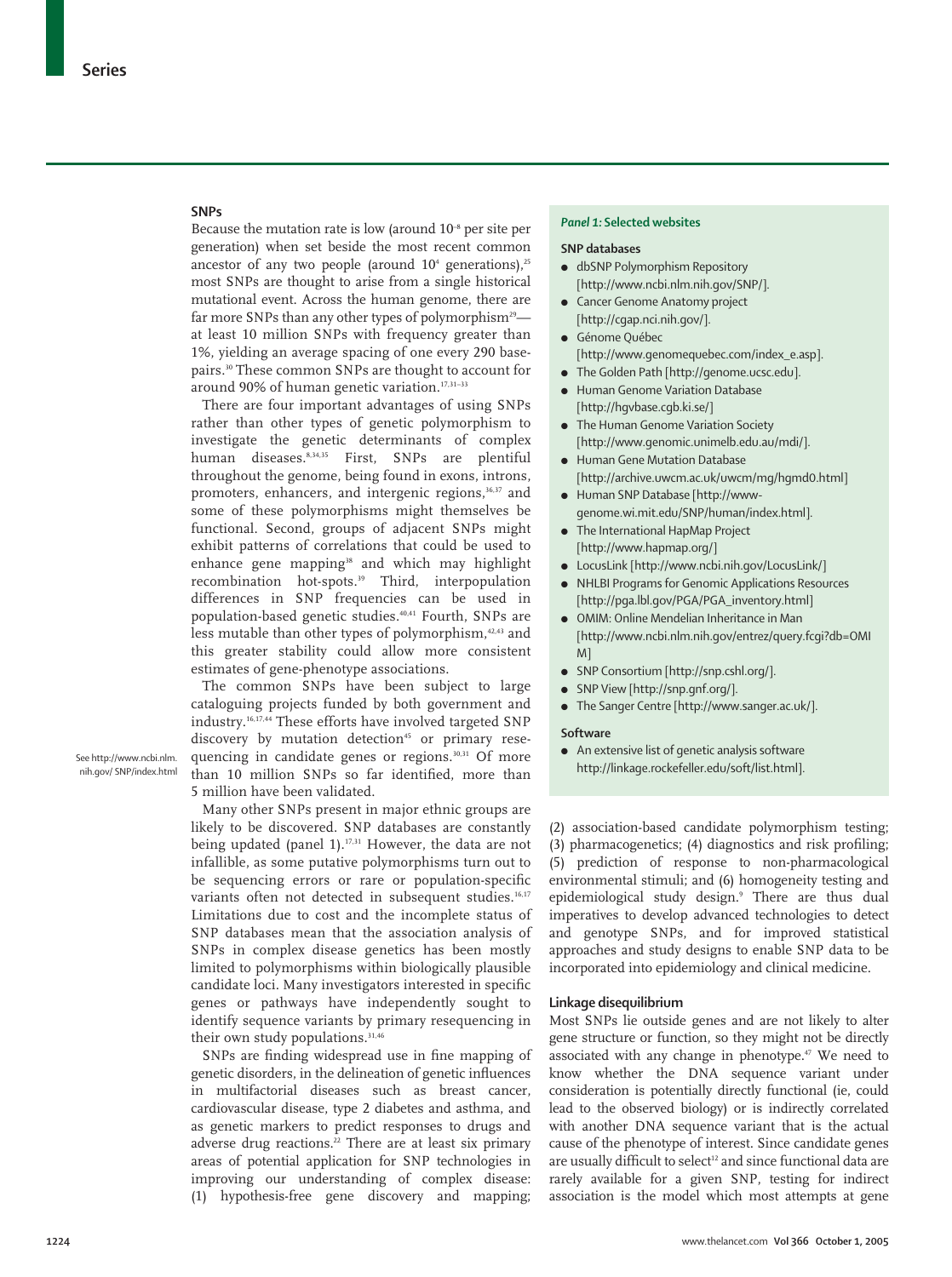discovery use. LD is discussed in other papers in this series.<sup>27,28</sup> Loci in LD are generally close together, but the relation varies (figure 1). When a variant is first introduced into a population by mutation, it will be perfectly correlated with nearby variants, but over successive generations meiotic recombinations will break up the correlations, and LD will decay (figure 1). Indirect association mapping relies on LD in the sense that the functional variant need not be studied at all, so long as one measures a variant that is in LD with it.

Many factors can influence LD, including genetic drift, population growth, admixture, population structure, natural selection, variable recombination and mutation rates, and gene conversion.49,50 The International HapMap project was started to describe disequilibrium patterns in some ethnic groups and it should help clarify the value of SNPs for the indirect association mapping of disease genes<sup>25</sup> (see below).

#### **Haplotypes and haplotype estimation**

Indirect association mapping by LD relies on genephenotype associations at the level of population,<sup>51</sup> and requires a dense map of markers.52 It may be enhanced by examining multiple markers simultaneously or using haplotypes, which are linear arrangements of closely linked alleles on the same chromosome inherited as a unit. Haplotype analysis in the context of disease association studies is difficult,<sup>53</sup> but haplotypes do contain at least as much information as the genotypes at each component locus, so may prove essential for some disease gene studies.

For M biallelic markers there are  $2^M$  possible haplotypes (though often many fewer are evident), and because we usually do not know in advance which haplotypes might be associated with disease, all are tested. Testing SNPs one at a time would require M tests so the greater information in haplotypes is offset by the cost of testing more of them. The growing use of phylogenetic approaches derived from population genetics in human gene discovery investigations holds promise in this area,<sup>54</sup> as it helps to form natural groupings of haplotypes.

When LD is high, the redundancy amongst markers means that haplotypes can be used in association studies to efficiently map common alleles that might influence the susceptibility to common diseases, as well as for reconstructing genomic evolution.55 When LD is low, haplotypes will generally be useful in refining SNPphenotype associations only if they help delineate rare allele frequencies or if there are significant interactions among the SNPs in their effect on the trait. In complex diseases, where multiple variant loci contribute to disease susceptibility, haplotypes are therefore also potentially important since different combinations of particular alleles in the same gene may act as a metaallele or meta-SNP and have different effects on the protein product and on transcriptional regulation.<sup>56</sup>



*Figure 1:* **Theoretical (upper) and observed (lower) patterns of LD decay** 

Data from chromosome-wide study of human chromosome 22·48 Upper: hypothetical decay in LD as function of recombination fraction between two loci. Three curves indicate different time-scales (numbers of generations) since initial mutations that generated markers. For two markers that recombine at rate  $\theta$ , correlation between two markers is reduced (by 1–0) in each generation, so at generation t, remaining disequilibrium, E(D,)=(1–0)<sup>t</sup>. Lower: decay trends in real data from chromosome 22. General shape of theoretical decay apparent in empirical data, but there is a vast amount of variability so that knowing average decay gives little information about any specific pair of genetic loci.

In population-based studies based on unrelated individuals, the parental origin of each allele of a genotype is not known (so-called phase unknown status); haplotypes for double heterozygotes are uncertain and must be estimated.<sup>57</sup> Statistical methods and software are available to estimate haplotypes from phase unknown genotype data in large populationbased samples of unrelated individuals or in family data,57–62 and new maximum-likelihood methods have been developed to allow the testing of statistical association between haplotypes and binary, ordinal, and quantitative traits.<sup>63</sup> However, the use of haplotypes derived from phase-unknown genotype data is not always straightforward, and the value of these techniques for gene mapping is not yet clear. 57,58,65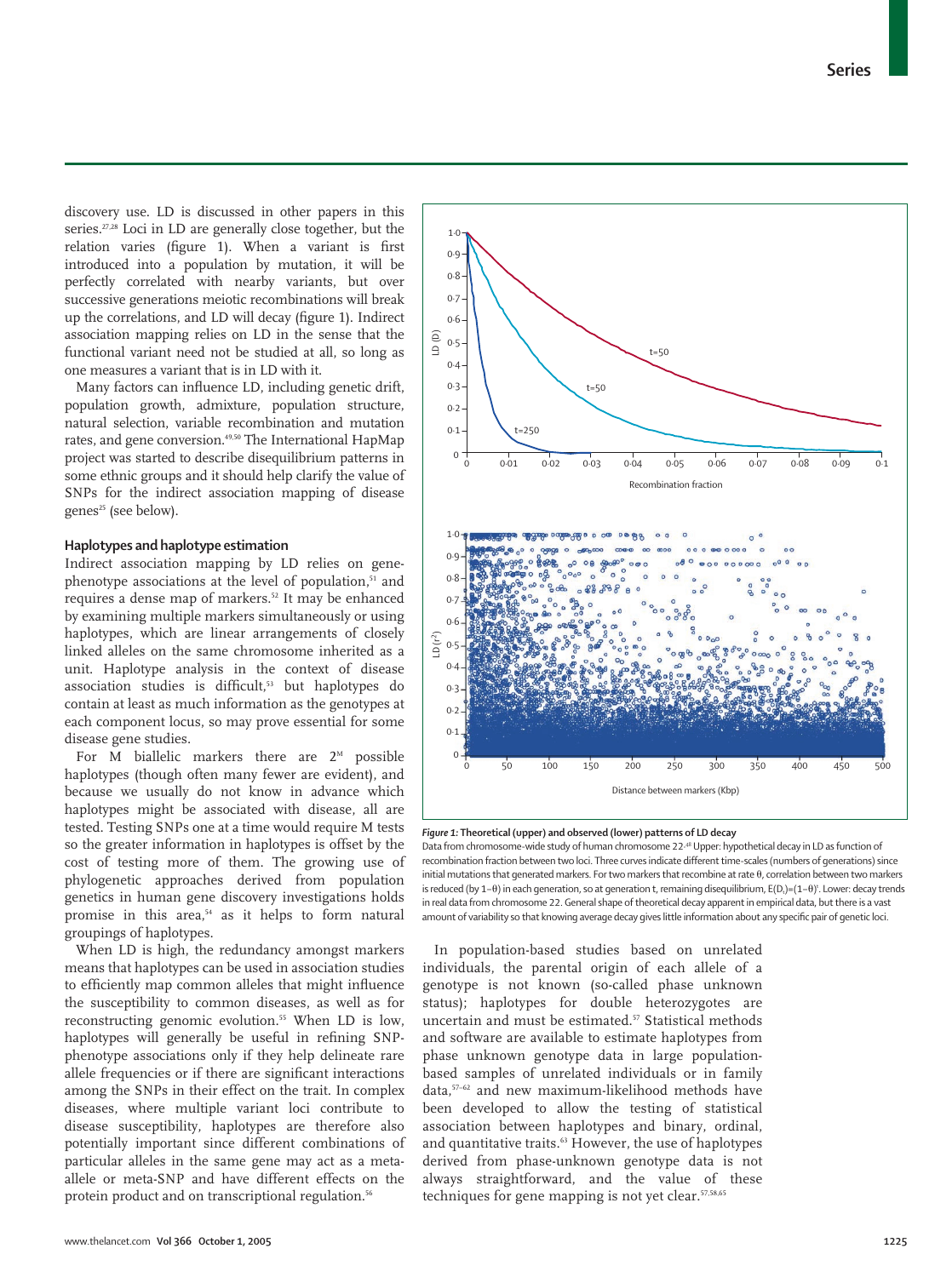

#### *Figure 2:* **The role of LD in facilitating allelic association**

A and B: disease association profile for hypothetical disease in which aetiological locus confers OR of 3·0. Markers in A show extensive background LD, so many are associated with trait. Markers in B show little LD, so only causal locus is associated. Distribution of LD for these two scenarios shown below to illustrate that knowing local patterns can help to delineate expected patterns of association and design efficient novel studies. Data from chromosome 22, in which arbitrary locus was designated disease gene in high and low regions of the chromosome.<sup>48</sup> Decay in odds ratio computed as described.<sup>26</sup>

## **LD patterns across the genome**

Large sets of SNPs and improved genotyping technology and statistical methods for haplotype estimation are necessary for improving gene discovery via indirect association analysis, but there is more information available. The extreme variability in the correlation between physical distance and LD in a given genomic region (figure 1) means that two genetic variants that are physically close will sometimes be completely independent, whereas loci that are very far apart will sometimes be highly correlated. Thus, when LD is low, screening nearly all of the SNPs in a given region could still miss the relevant locus. When LD is high, evidence for association can be found for most of the loci examined, which would reveal little about the precise localisation of the aetiological variant. These two extremes are depicted in

figure 2, where a chromosome region in which many markers are associated with the outcome (top left) is contrasted with a region in which only a single marker reveals evidence for association. The different patterns of disease association are due to different LD patterns in the chromosome regions.

Until recently, little was known about LD patterns in the genome except for a few well-characterised genes and gene families. However, studies of large genomic regions or entire chromosomes are now adding to this knowledge base, highlighting the importance of dense marker panels and revealing extensive variability in LD patterns and recombination rates.66–70 Further information is needed to enable appropriate study design and more accurate interpretation of association studies. The International HapMap was initiated in recognition of this need (panel 2).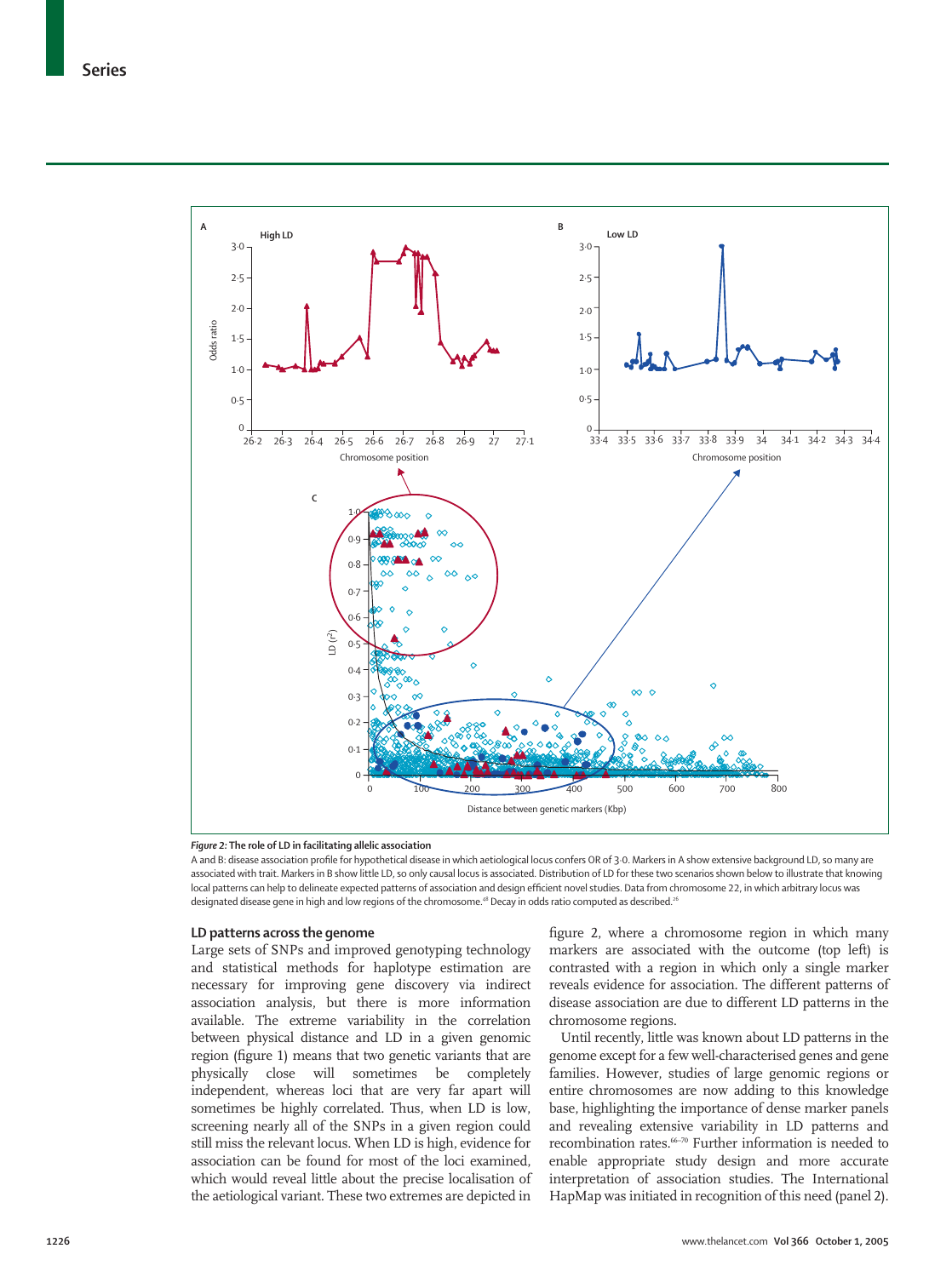## *Panel 2: t***he International HapMap project**

This large project aims to construct genome-wide maps of LD patterns in multiple populations.<sup>71</sup> The project calls for genotyping up to a density of more than 1 SNP per 1000 bp in samples collected in the USA, Nigeria, China, and Japan. In validating such a broad spectrum of SNPs and in building these high density maps, the HapMap project aims to facilitate genetic mapping across a broad array of complex phenotypes, including those relevant to diagnostic and therapeutic applications. Importantly, the raw data are being released publicly, allowing immediate use of the emerging maps by the scientific community. The project will also foster development and application of different statistical methods for LD mapping.

The main practical objective of the HapMap project is to identify sets of SNPs that will take advantage of the LD patterns identified to allow more efficient genotyping.<sup>71</sup> When LD is high, the redundancy between markers implies that most of the information can be captured without genotyping all markers. Non-redundant markers that capture most or all of the LD information in a given genomic region have been termed haplotype tagging SNPs.<sup>72,73</sup> Defining and genotyping a relatively small number of these SNPs could allow unambiguous determination of the common haplotypes in a population, and capture all or most of the LD within that region.<sup>72,74-76,77,78,79,80</sup> By this means, SNPphenotype association studies can be done relatively efficiently, by contrast with genotyping all common variants in a given genomic region or in the entire genome.<sup>72</sup> Various statistical approaches have been developed to define haplotype-tagging SNPs,73–77,79–83 though it is not yet known precisely how much saving they might yield: estimates for European samples vary widely from about a tenth to a fiftieth of the 10 million common SNPs. 46,71,73,84

# **Methodological and study design issues**

Increasingly complete SNP databases, better genotyping, high density LD maps, and large, population samples are essential for complex trait association studies but do not guarantee success. Other obstacles remain,<sup>85,86</sup> many of which are outside the investigator's control. Examples, reviewed elsewhere, include technical issues in genotyping, limitations to our understanding of  $LD<sub>1</sub><sup>49,87</sup>$ and difficulties in investigating gene-phenotype associations involving multiple interacting genetic and environmental factors.<sup>12,35,88</sup> However, in this section we will highlight some additional factors emerging from the ongoing integration of the large-scale genetic and epidemiological data.

### **Statistical methods**

The focus on SNP genotyping has made it clear that new statistical methods are needed for LD mapping of complex trait genes,12,85,89,90 and has led to re-examination of mapping methodologies and study designs.10,12,49,52,91 The fundamental issue of how to deal with the volume of data produced is only now being addressed; developments in biostatistics have been lagging behind the capacity to generate SNP genotypes.74,92 The best way to apply SNPs and LD mapping data to the genetic epidemiology of common diseases remains unclear. A number of statistical methods for selecting haplotype-tagging SNPs are available and more are in the pipeline.75,76,93 The differences between these diverse approaches will need to be understood to make efficient use of genome-wide LD data. Additionally, the applicability of a tagging approach developed in one population to other populations has not yet been fully examined, leading in part to the wide range of differences in the estimates of the potential gain in genotyping efficiency resulting from the use of htSNPs.

One practical challenge facing haplotype tagging (panel 2) is the definition of the genomic region to be tagged. Tagging was initially described as a means of efficiently genotyping,<sup>72</sup> but it was later wedded to the notion of haplotype blocks, which are regions of very high LD delineated by regions of low LD.<sup>74,94,95</sup> As block boundaries are not always consistent within or between populations67,77,96 or between statistical definitions it is not clear that block-tags defined in one sample will capture the same information in another. Ultimately, the region definition problem may be addressed empirically by examining multiple samples drawn from many populations, or theoretically by statistical methods that do not depend on physical boundaries.<sup>81</sup>

Missing data, an issue for genetic analysis generally, are a particular problem for haplotype analysis. Sequencing or genotyping a given set of SNPs is rarely 100% complete and missing data with each additional SNP included in a haplotypic analysis. Other branches of statistical investigation have learned that ignoring missing data or restricting analysis to individuals with complete data can lead to biased or inefficient analyses, even when data are missing completely at random.<sup>97-101</sup> This problem worsens if data are not missing at random, as may be the case with systematic errors in genotyping assays. Methods for dealing with missing data have seldom been applied to genetic epidemiology but more needs to be known about the extent to which missing data are a problem in genetic association analyses of SNPs and haplotypes and about the application of methods for dealing with missing data in such studies.

## **Power, p values, and multiple testing**

In complex disease genetics, both type I and type II error needs to be reduced.8,12,102 Power for studies of allelic association will depend primarily upon sample size, the effect size of the susceptibility locus, the strength of LD with a marker, and the frequencies of susceptibility and marker alleles.26 Figure 3 illustrates sample sizes needed to detect a true odds ratio of 1·5 with 80% power and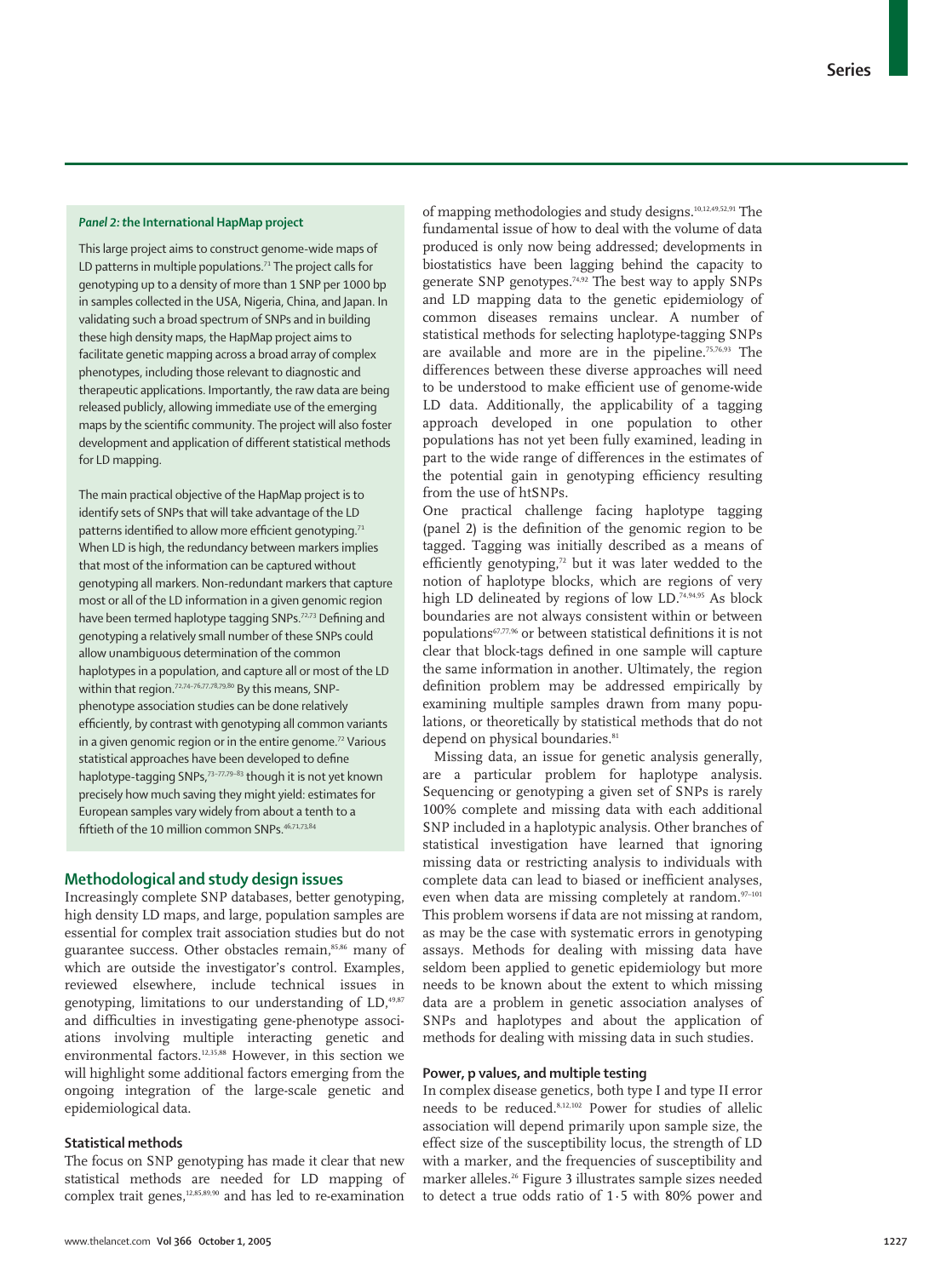

*Figure 3:* **Sample size estimates for case-control analyses of SNPs** 

Sample size is cases plus controls, with one control per case; detectable difference of OR  $>$ 1 $\cdot$ 5; power 80%.  $\alpha$ =type I error rate.

> type I error probability ( $\alpha$ ) of either 0.05 or 0.005. Even for the best-case scenario, a common SNP acting in a dominant fashion, more than 800 people are needed at the 0·05 level, which is still in widespread use by researchers and journal editors.

> Multiple testing is an issue in many genetic association studies of candidate loci where multiple SNPs in one gene or multiple SNPs in several loci are tested, or both,<sup>103</sup> and an  $\alpha$  on the order of 0.005 could be more realistic, even for only a small set of genetic markers. Use of  $\alpha$ =0.005 or with an uncommon SNP that acts in a recessive fashion leads to large sample sizes. This problem will be exacerbated in studies with more SNPs, such as whole genome association designs (and even smaller values of  $\alpha$ ) where the numbers become higher still. These power calculations show that the sample sizes used in many case-control association studies of complex phenotypes have been too small to detect even quite a large effect of an SNP. Genetic association studies have generally been underpowered,4,10,52,85,104 and future studies will have to be much larger for most human diseases. Very large cohort studies will be needed for genetic epidemiological investigations of many common conditions,<sup>11,21</sup> and collaboration among research groups is becoming increasingly important.

> The testing of large numbers of SNPs for association with one or more traits raises important statistical issues about false-positive rates and levels of statistical significance.52 Post-hoc corrections tend to be too conservative, especially since many (such as a simple Bonferroni correction<sup>105</sup>) do not take proper account of the correlation between SNPs in LD with each other.

Haplotype-tagged SNPs are chosen to be as independent as possible. So, use of tag SNPs requires more stringent correction than studies of equal numbers of correlated genomic SNPs. With correlated markers, statistical techniques to correct for multiple comparisons are emerging,<sup>106</sup> but replication of genetic association findings in independent population samples remains the gold standard for complex disease genetics.8,107,108

## **Population heterogeneity**

Population heterogeneity is a serious issue for gene discovery in any population-based study of complex diseases.109–114 Disease prevalence often changes with geography and ethnic origin, and allele frequencies can vary widely throughout the world.115 Additionally, there is likely to be a high degree of variation in LD between populations of different origins,112,116 and between different genomic regions,<sup>48,68,69,117,118</sup> leading to differences in genetic-physical map correlations, estimates of LD and haplotypes, tagging SNP selections, and other outcomes. This heterogeneity can complicate or even prevent gene discovery and cloud apparent evidence for replication.

For association studies of many complex diseases, case-control designs have become the approach of choice. The biggest criticism of such studies has been the potential for undetected population stratification: spurious association may arise when allele frequencies vary across subpopulations (eg, people from different ethnic groups<sup>119</sup>). This is a potential issue for both direct candidate gene approaches and indirect association.120 Such stratification may result from recent admixture or from poorly matched cases and controls. Genomic control, genotyping of random panels of SNPs to assess population structure and begin to correct for it, $113,114,121-127$  coupled with careful population-based studies of unrelated controls should reduce confounding by population stratification.<sup>128</sup> Research on the performance of genomic control with large samples has revealed that the larger the sample size, the greater the potential bias from stratification.113,114 We may need to type many hundreds or even thousands of markers to detect and control subtle stratification in large samples.<sup>113</sup> Fortunately, genotyping costs are falling.113,114

Understanding how aetiological factors act at a population level will be a critical step for the clinical application of knowledge about the genome.<sup>4,129,130</sup> Genetic knowledge will only become clinically useful when it is placed back in an epidemiological and public health context.5–7,13,131 Very large, longitudinal, wellcharacterised population-based studies drawn from multiple ethnic groups will have a vital role in the implementation of SNP-based gene discovery and in diagnostic tests for complex phenotypes in the outbred, highly admixed populations that increasingly characterise human societies today.73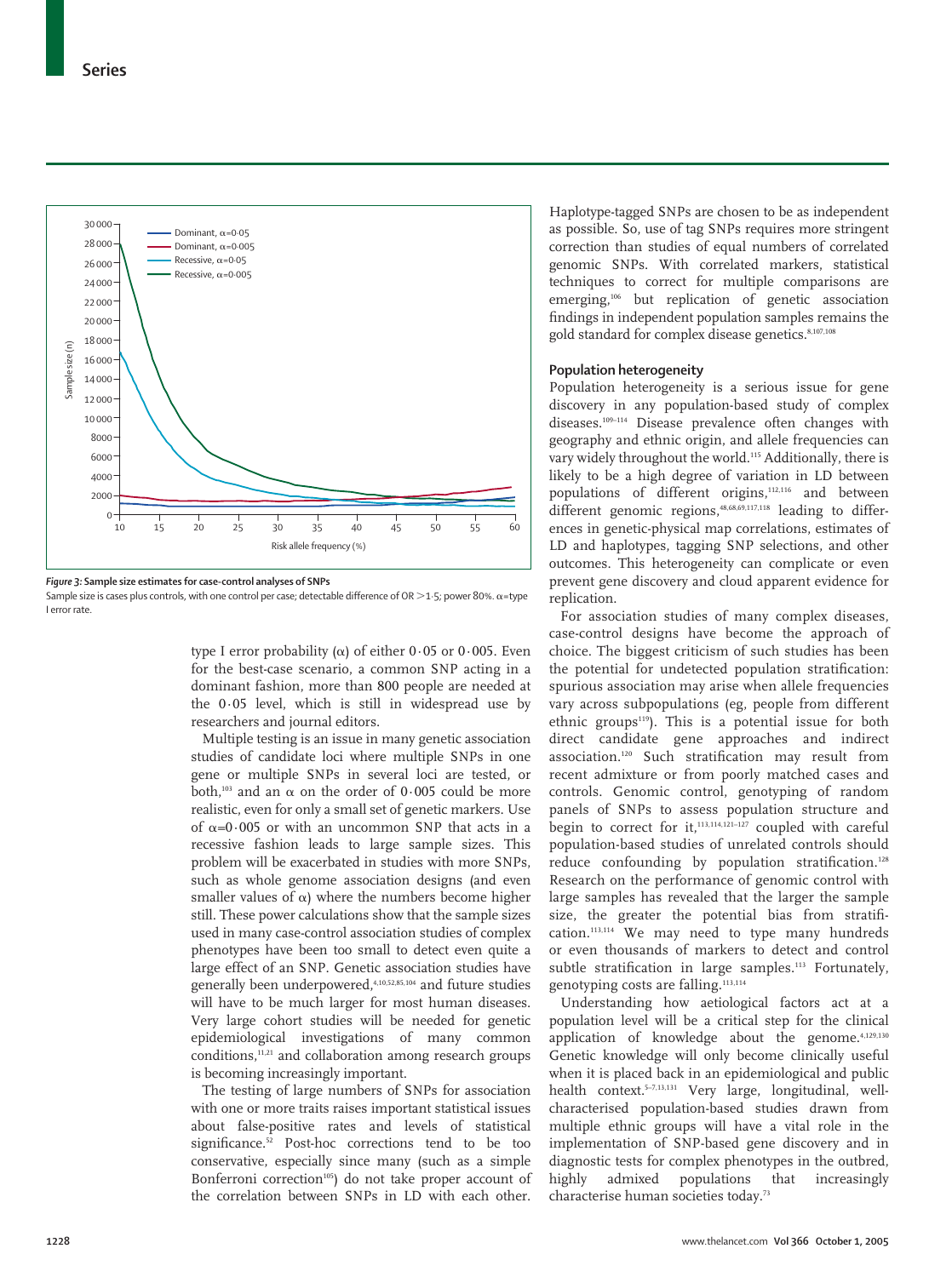#### **Rare alleles**

Current attention in population-based association studies is focused almost entirely on genetic markers and aetiological variants that are common  $(>1%)$ frequency). This is true for SNP detection studies  $^{24}$ public databases,<sup>31,67,96,132</sup> the HapMap project,<sup>71</sup> and haplotype tagging, and most sample collections are powered to detect effects only arising from common variants. There are several reasons for this emphasis. The most cited one relates to the common-disease, common-variant hypothesis, which holds that genetic influences on diseases of high population prevalence are old, and are thus typically very common. There are arguments and evidence for and against this hypothesis, as well as empirical support and counterexamples.<sup>133-135</sup>

Another reason for the emphasis on common alleles is purely practical. Common diseases are assumed to be influenced by many genetic and environmental factors, all with a modest effect on the trait. If the genetic influences are rare, the sample sizes required to detect the modest effects become impossibly large<sup>8,26,136</sup> (figure 3). Thus, in the absence of so-called low-hanging fruit (genes with major effects on complex phenotypes) it is impractical to search for rare genetic effects using the allelic association design. This practical consideration explains the current focus on gene discovery strategies aimed at common alleles and implies that real effects associated with rare alleles will go undetected.

Allelic heterogeneity accentuates the problem of rare alleles. With the breast and ovarian cancer loci *BRCA1* and *BRCA2*, the phenotype results from a very large number of different mutations in the same gene(s), $^{137}$  so that many people have extremely rare or unique mutations. Such heterogeneity would possibly not be detected by population-based association, no matter how large the sample size or the number of common SNPs genotyped (the *BRCA1* and *BRCA2* loci were identified by family-based linkage<sup>138,139</sup>) Thus there are genetic aetiologies that are not amenable to discovery by population association analysis.88,135 As these are not known a priori, it is important to emphasise that the vast SNP datasets being constructed, the HapMap project, enhanced genotyping capacity, and all the other resources being brought to bear on this problem will not always lead to gene discovery.

#### **Replication**

Several recent articles have addressed the features of a good genetic association study.12,26,73,107,140 This focus on study design stemmed from the realisation that genetic association studies of complex phenotypes often either fail to discover susceptibility loci or fail to replicate studies that did.12,73,85,88,141–143 Despite the widespread use of genetic case-control studies, their inconsistency is a generally recognised limitation.<sup>84,88</sup> This lack of reproducibility is often ascribed to small samples with inadequate statistical power, biological and phenotypic complexity, population-specific linkage disequilibrium, effect-size bias and population stratification.<sup>8,88,144,145</sup> Other reasons for the non-replication of true positive association results include inter-investigator and interpopulation heterogeneity in study design, analytical method, phenotype definition, genetic structure, environmental exposures, and markers genotyped. It is now routinely argued that large sample sizes (generally, thousands rather than hundreds), rigorous p-value thresholds, and replication in multiple independent datasets are necessary for reliable results.4,26,88,140,143 For most complex human diseases, the reality of multiple disease-predisposing genes of modest individual effect, gene-gene interactions, gene-environment interactions, heterogeneity of both genetic and environmental determinants of disease and low statistical power mean that both initial detection and replication will likely remain difficult.12,52,85

Ironically, the advances in SNP genotyping and LD mapping that offer promise for association studies also highlight some of the difficulties that large SNP studies face. Decreasing costs mean that more SNPs will be typed, and thus more spurious results will be obtained. This places a greater burden on establishing robustness via replication. However, different definitions of replication are emerging. Descriptions of so-called confirmatory replication are often attached to findings that appear non-confirmatory. For example, different genetic markers are significantly associated in the follow-up study differ from those in the original report; or the same genetic markers are reported in both studies, but with opposite alleles (ie, the disease allele is the protective allele in the follow-up); or different phenotypes as examined in the initial and follow-up studies. The problem with these definitions is that although they might indicate false positives they could indeed reflect genuine replications because there are genetic reasons for them. For the three examples given above, allelic heterogeneity could explain the first scenario, different population backgrounds the second (as apparent in animal models of disease $146,147$ ), and the third is consistent with genetic pleiotropy, where one gene influences many phenotypes. Standardised definitions of replication is needed because some explanations (eg, a risk allele in one sample appearing as protective in another sample drawn from the same population) look biologically less plausible than other replication scenarios. Although there is no disputing the importance of heterogeneity within and between samples and genes, there is a risk that heterogeneity could be abused to rationalise negative follow-up studies in positive terms.

In general, studies showing similar results in terms of phenotypes tested and specific SNP associations found offer strong evidence for association. However, those lacking such clear overlap, even with positive association evidence, may require validation using other strategies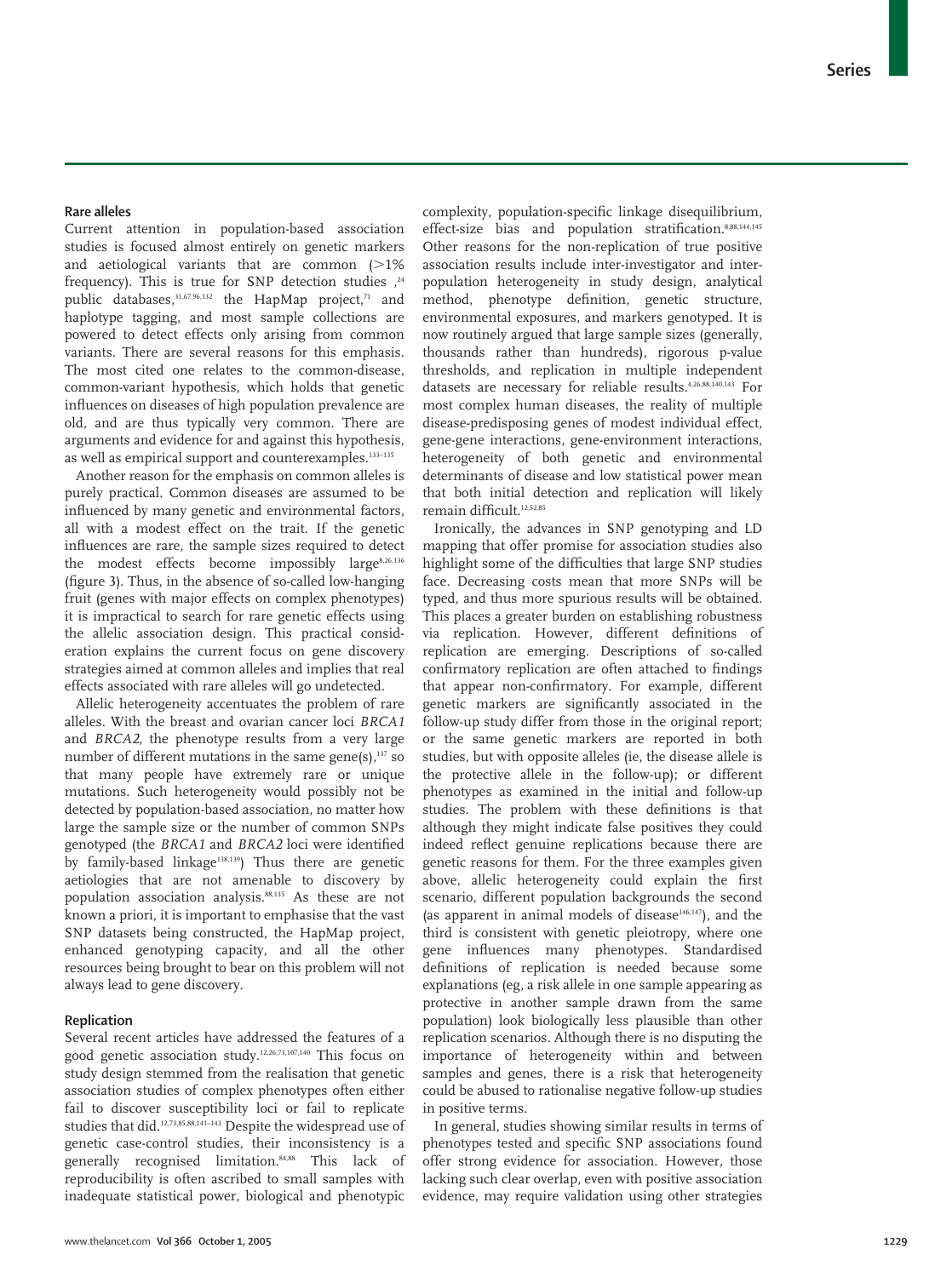or datasets. Future studies of large numbers of SNPs will need to approach these issues carefully lest replication lose its status as a gold standard for genetic association.

#### **Whole genome association**

High density SNP maps and the identification of genes by the Human Genome Project<sup>148</sup> have made whole genome association analyses technically feasible for many conditions.149 However, despite costs heading down to US\$0.01 per genotype<sup>150</sup> (a target once regarded as highly ambitious), testing all of the 10 million common SNPs would cost at least US\$100 000 per individual or US\$200 million for a single study of 1000 cases and controls. Exhaustive genotyping for association is therefore currently impractical.

#### **What is a whole genome association study?**

Forms of whole genome association are now being explored.151 Whole genome implies complete coverage but not all such analyses are the same. For example, marker sets of 100 000 or more SNPs are now commercially available as whole genome panels. In constructing such panels, one could select SNPs in a variety of ways—eg, with a focus on genes only,<sup>152</sup> via haplotype tagging or at random throughout the genome. None of these covers all variation in the genome, so by a strict definition, none offers a whole genome study. Indeed, genotyping 100 000 SNPs in many populations would probably cover less than 50% of common genetic variants.153 Whole genome association studies will require qualifiers describing their aims, assumptions and presumed coverage. The concern is not so much that what they do find will be false but how many and of what composition are the genetic variants that they missed.

Complete resequencing of the entire genomes of case and control individuals would be ideal, but this technology is not yet available or affordable. The highdensity panels being genotyped in the International HapMap project (panel 2) and in industry $\frac{70}{10}$  offer the most immediate form of whole genome coverage. Although rare variants are under-represented, 85–90% of the genetic variants that are common in the samples evaluated may soon be available for disease-gene research.

#### **Reducing the genotyping burden**

There are at least two strategies for reducing the number of SNPs that need to be genotyped,<sup>37</sup> one based on indirect association and haplotype-tagging SNPs across the genome (map-based) and the other based on direct association and the genotyping of all potentially functional SNPs across the genome (sequence-based).<sup>22,153</sup>

The map-based approach makes no assumptions about the genes involved or the type of the mutation, though it does assume that disease alleles or haplotypes are sufficiently frequent to have been captured by the original tagging study. Estimates for the number of tag SNPs needed to represent most common variants across

the entire human genome range from 200 000 to more than a million.<sup>71,73,78,81,154–156</sup> A single genome-wide study would still cost several million US\$ for 1000 cases and controls. Moreover, the SNPs genotyped in such a study would be highly selected in order to reflect the underlying LD patterns in the relevant population. In this regard, the feasibility of whole genome association scans in the mapbased model depend critically upon knowledge of genomic LD patterns in multiple populations.<sup>78,87,</sup> Random sets of uniformly spaced SNPs, though cheaper, easier to genotype and increasingly available commercially, do not yield the same efficiency or robustness.71 Further decreases in genotyping cost or savings in the number of markers to genotype are needed for well-powered association studies across the genome.

The sequence-based approach makes savings by assuming that specific variants are more likely to influence complex traits than others. Prioritised lists of such variants<sup>8,22</sup> decrease the number of SNPs to 50000–100 000 and study costs less than US\$1–2 million for 1000 cases and 1000 controls. However, despite the availability of over 10 million SNPs in public databases, further work may be needed to identify all SNPs at the top of the priority list (ie, non-synonomous, nonconservative coding changes<sup>8</sup>). In addition, many coding changes are rarer in their allele frequencies than noncoding changes, thus creating sample size challenges unless the genes have large effects.

One approach that can reduce genotyping requirements under both strategies is the use of generic or universal controls—or a large set of representative controls from which subsets are matched to individual disease samples.128 Genotyping a genome-wide set of markers on such a sample would allow re-use of the genotypes across the disease samples. Genomic control could facilitate matching and reduce potential confounding.128 One potential role for large cohort initiatives such as UK BioBank will be to provide such universal controls. Another labour-saving strategy is staged genotyping, so that not all markers are genotyped on all individuals. By genotyping all markers on a subset of the sample and liberally selecting the marker set to be genotyped on the remainder of the sample, it should be possible to retain most of the statistical power while reducing the genotyping load.157 Savings of up to 75% of potential genotyping reactions with minimal loss of power have been demonstrated with genetic analysis of type 1 diabetes samples.<sup>157</sup>

The map-based and sequence-based approaches both hold promise for genome-wide studies. It is not clear which will prove more fruitful, and it is certain that no single approach will work for all situations.

### **The future**

Explosive growth in technical capacity and genomic knowledge has been tempered by initial failures to find genes for complex phenotypes using any strategy and our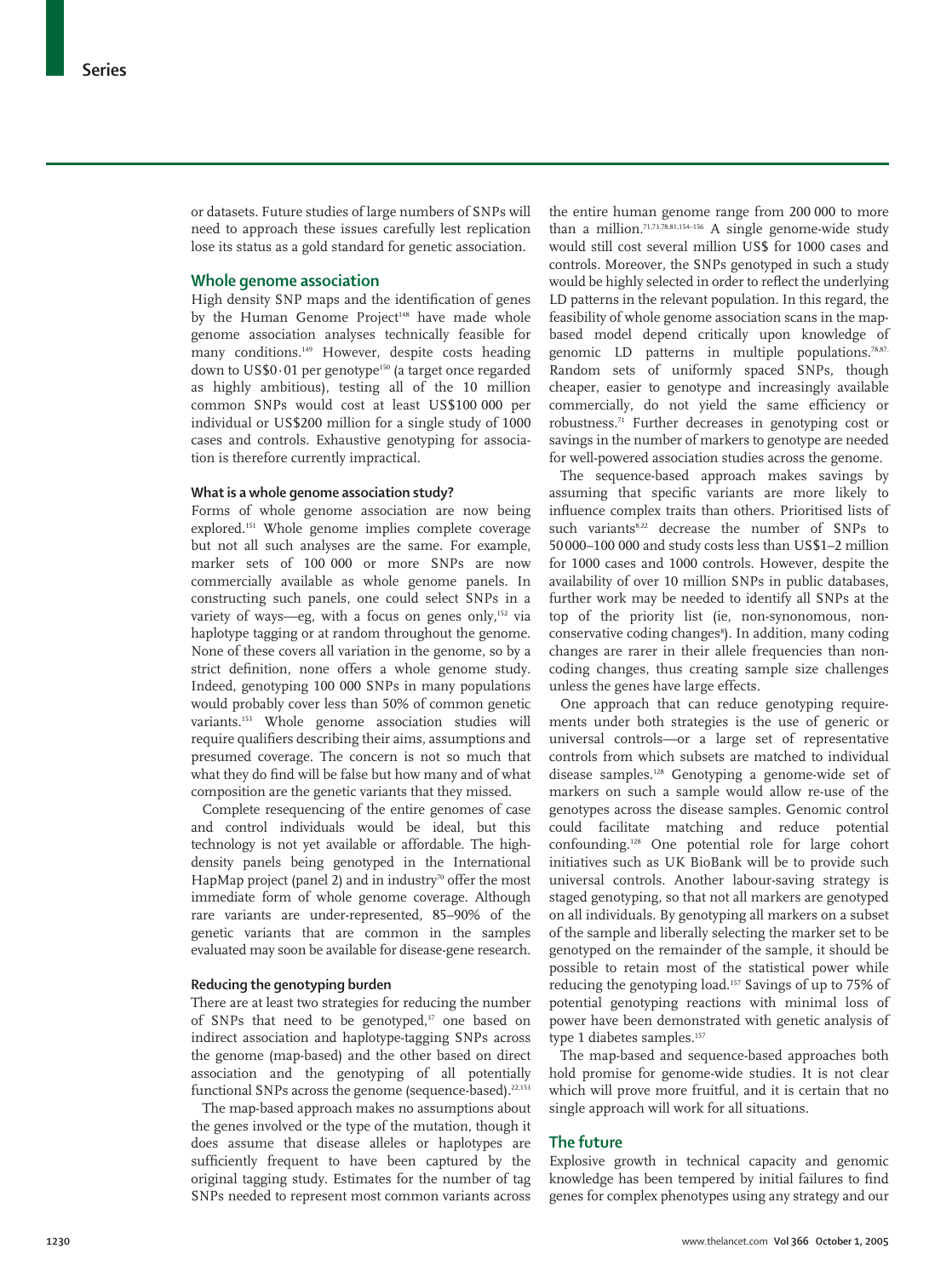statistical methods and informatics capabilities lag far behind our ability to produce huge amounts of genomic data. What have we learned over the past decade of linkage mapping and association analyses? One important lesson is that everything in human genetics is context specific—specific to the population, environmental exposures, genomic region, and gene under investigation. There is no one paradigm for gene discovery and no single ideal study design or analytical approach. Despite ex cathedra statements on optimum study design and analytical, it is clear that flexible, mixed approaches and hypothesis-free designs are desirable. The genomics revolution has been accompanied by an unfortunate tendency to hyperbole. This has led to unrealistic expectations among clinicians and to cynicism and pessimism within the genetics community. For genetics researchers, one of the most important tasks now is to not add to the hyperbole but to establish and communicate realistic expectations.

Where does LD-based association mapping stand today? For most complex human diseases, the reality of multiple disease-predisposing genes of modest individual effect, gene-gene interactions, gene-environment interactions, inter-population heterogeneity of both genetic and environmental determinants of disease, and low statistical power mean that both initial detection and replication are likely to remain difficult.12,52,85 However, our understanding of the complexity of the task is improving and new tools and a growing knowledge base (eg, rapid progress in SNP detection, complete catalogues of SNPs, and the attention being paid to methodological problems in LD mapping and haplotypic approaches) do offer prospects for success in gene discovery. These and other developments, taken together with a small but growing number of successful gene localisations for complex phenotypes, suggest that cautious optimism about discovery of genes underlying common human diseases is justified. Another cause for hope is the assimilation of genetic epidemiology into mainstream epidemiology and public health in many academic institutions. The involvement of epidemiologists should improve some of the difficulties that have plagued complex disease genetics, many of which can be blamed on poor design and overinterpretation of marginal results. Our understanding of complex disease pathophysiology has already begun to enter into the realm of clinical genetics,<sup>158</sup> and we have every reason to anticipate that the impact of genomics upon clinical practice and upon our understanding of biology and epidemiology will continue to accelerate.

#### **Conflict of interest statement**

We declare that we have no conflict of interest.

#### **Acknowledgments**

#### **References**

- Khoury MJ. Genetic epidemiology and the future of disease prevention and public health. *Epidemiol Rev* 1997; **19:** 175–80.
- .<br>Nagy A, Perrimon N, Sandmeyer S, Plasterk R. Tailoring the genome: the power of genetic approaches. *Nat Genet* 2003; **33** (suppl)**:** 276–84.
- 3 Zerhouni E. Medicine. The NIH Roadmap. *Science* 2003; **302:** 63–72.
- 4 Goldstein DB, Tate SK, Sisodiya SM. Pharmacogenetics goes genomic. *Nat Rev Genet* 2003; **4:** 937–47.
- 5 Merikangas KR, Risch N. Genomic priorities and public health. *Science* 2003; **302:** 599–601.
- Kelada SN, Eaton DL, Wang SS, Rothman NR, Khoury MJ. The role of genetic polymorphisms in environmental health. *Environ Health Perspect* 2003; **111:** 1055–64.
- Shostak S. Locating gene-environment interaction: at the intersections of genetics and public health. *Soc Sci Med* 2003; **56:** 2327–42.
- 8 Risch NJ. Searching for genetic determinants in the new millennium. *Nature* 2000; **405:** 847–56.
- 9 Schork NJ, Fallin D, Lanchbury JS. Single nucleotide polymorphisms and the future of genetic epidemiology. *Clin Genet* 2000; **58:** 250–64.
- 10 Cardon LR, Palmer LJ. Population stratification and spurious allelic association. *Lancet* 2003; **361:** 598–604.
- 11 Wright AF, Carothers AD, Campbell H. Gene-environment interactions: the BioBank UK study. *Pharmacogenomics J* 2002; **2:** 75–82.
- 12 Cardon LR, Bell JI. Association study designs for complex diseases. *Nat Rev Genet* 2001; **2:** 91–99.
- 13 Burke W. Genomics as a probe for disease biology. *N Engl J Med* 2003; **349:** 969–74.
- Johnson JA. Pharmacogenetics: potential for individualized drug therapy through genetics. *Trends Genet* 2003; **19:** 660–66.
- Venter JC, Levy S, Stockwell T, Remington K, Halpern A. Massive parallelism, randomness and genomic advances. *Nat Genet* 2003; **33** (suppl)**:** 219–27.
- 16 Varmus H. Genomic empowerment: the importance of public databases. *Nat Genet* 2003; **35** (suppl 1)**:** 3.
- 17 Reich DE, Gabriel SB, Altshuler D. Quality and completeness of SNP databases. *Nat Genet* 2003; **33:** 457–58.
- Riboli E. Nutrition and cancer: background and rationale of the European Prospective Investigation into Cancer and Nutrition (EPIC). *Ann Oncol* 1992; **3:** 783–91.
- 19 First International Study of Infarct Survival Collaborative Group. Randomised trial of intravenous atenolol among 16 027 cases of suspected acute myocardial infarction: ISIS-1. *Lancet* 1986; **2:** 57–66.
- 20 The Million Women Study Collaborative Group. The Million Women Study: design and characteristics of the study population. *Breast Cancer Res* 1999; **1:** 73–80.
- Austin MA, Harding S, McElroy C. Genebanks: a comparison of eight proposed international genetic databases. *Community Genet* 2003; **6:** 37–45.
- Botstein D, Risch N. Discovering genotypes underlying human phenotypes: past successes for mendelian disease, future approaches for complex disease. *Nat Genet* 2003; **33** (suppl)**:** 228–37.
- 23 Cardon LR, Watkins H. Waiting for the working draft from the human genome project: a huge achievement, but not of immediate medical use. *BMJ* 2000; **320:** 1221–22.
- 24 Sachidanandam R, Weissman D, Schmidt SC, et al. A map of human genome sequence variation containing 1·42 million single nucleotide polymorphisms. *Nature* 2001; **409:** 928–33.
- 25 The International HapMap Project. The International HapMap Project. *Nature* 2003; **426:** 789–96.
- 26 Zondervan KT, Cardon LR. The complex interplay among factors that influence allelic association. *Nat Rev Genet* 2004; **5:** 89–100.
- Burton PR, Tobin MD, Hopper JL. Key concepts in genetic epidemiology. *Lancet* 2005; **366:** 941–51.
- 28 Cordell HJ, Clayton DG. Genetic association studies. *Lancet* 2005; **366:** 1121–31.

This work was supported in part by the Wind-over-Water Foundation (LJP) and by a Wellcome Trust Principal Research Fellowship and NIH grant EY-12562 (LRC).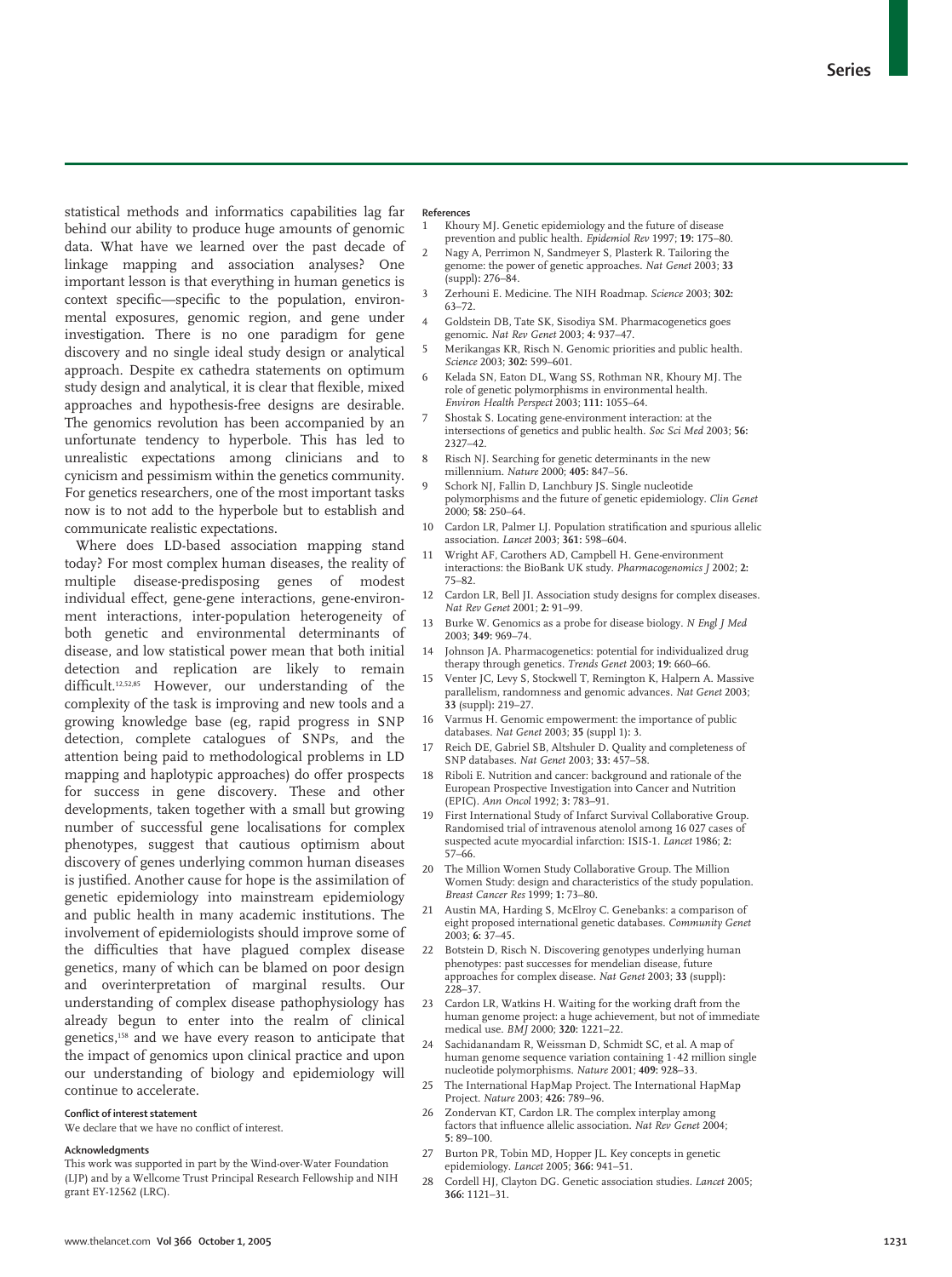- 29 Wang DG, Fan JB, Siao CJ, et al. Large-scale identification, mapping, and genotyping of single-nucleotide polymorphisms in the human genome. *Science* 1998; **280:** 1077–82.
- 30 Kruglyak L, Nickerson DA. Variation is the spice of life. *Nat Genet* 2001; **27:** 234–36.
- 31 Carlson CS, Eberle MA, Rieder MJ, Smith JD, Kruglyak L, Nickerson DA. Additional SNPs and linkage-disequilibrium analyses are necessary for whole-genome association studies in humans. *Nat Genet* 2003; **33:** 518–21.
- 32 Goddard KA, Hopkins PJ, Hall JM, Witte JS. Linkage disequilibrium and allele-frequency distributions for 114 singlenucleotide polymorphisms in five populations. *Am J Hum Genet* 2000; **66:** 216–34.
- 33 Stephens JC, Schneider JA, Tanguay DA, et al. Haplotype variation and linkage disequilibrium in 313 human genes. *Science* 2001; **293:** 489–93.
- 34 Collins FS, Patrinos A, Jordan E, Chakravarti A, Gesteland R, Walters L. New goals for the US Human Genome Project: 1998–2003. *Science* 1998; **282:** 682–89.
- 35 Palmer LJ, Cookson WOCM. Using Single Nucleotide Polymorphisms (SNPs) as a means to understanding the pathophysiology of asthma. *Respir Res* 2001; **2:** 102–12.
- 36 Kruglyak L. The use of a genetic map of biallelic markers in linkage studies. *Nat Genet* 1997; **17:** 21–24.
- 37 Collins FS, Guyer MS, Charkravarti A. Variations on a theme: cataloging human DNA sequence variation. *Science* 1997; **278:** 1580–81.
- 38 Nickerson DA, Whitehurst C, Boysen C, Charmley P, Kaiser R, Hood L. Identification of clusters of biallelic polymorphic sequence-tagged sites (pSTSs) that generate highly informative and automatable markers for genetic linkage mapping. *Genomics* 1992; **12:** 377–87.
- 39 Chakravarti A. It's raining SNPs, hallelujah? *Nat Genet* 1998; **19:** 216–17.
- 40 McKeigue PM. Mapping genes that underlie ethnic differences in disease risk: methods for detecting linkage in admixed populations, by conditioning on parental admixture. *Am J Hum Genet* 1998; **63:** 241–51.
- 41 Kuhner MK, Beerli P, Yamato J, Felsenstein J. Usefulness of single nucleotide polymorphism data for estimating population parameters. *Genetics* 2000; **156:** 439–47.
- 42 Stallings RL, Ford AF, Nelson D, Torney DC, Hildebrand CE, Moyzis RK. Evolution and distribution of (GT)n repetitive sequences in mammalian genomes. *Genomics* 1991; **10:**  807–15.
- 43 Brookes AJ. The essence of SNPs. *Gene* 1999; **8:** 177–86.
- 44 Gray IC, Campbell DA, Spurr NK. Single nucleotide polymorphisms as tools in human genetics. *Hum Mol Genet*  2000; **9:** 2403–08.
- 45 Edwards J, Bartlett JM. Mutation and polymorphism detection: a technical overview. *Methods Mol Biol* 2003; **226:** 287–94.
- 46 Lazarus R, Vercelli D, Palmer LJ, et al. Single nucleotide polymorphisms in innate immunity genes: abundant variation and potential role in complex human disease. *Immunol Rev* 2002; **190:** 9–25.
- 47 Collins A, Lonjou C, Morton NE. Genetic epidemiology of singlenucleotide polymorphisms. *Proc Natl Acad Sci USA* 1999; **96:** 15173–77.
- 48 Dawson E, Abecasis GR, Bumpstead S, et al. A first generation linkage disequilibrium map of human chromosome 22. *Nature* 2002; **418:** 544–48.
- 49 Weeks D, Lathrop G. Polygenic disease: methods for mapping complex disease traits. *Trends Genet* 1995; **11:** 513–19.
- 50 Ardlie KG, Kruglyak L, Seielstad M. Patterns of linkage disequilibrium in the human genome. *Nat Rev Genet* 2002; **3:** 299–309.
- 51 Jorde L. Linkage disequilibrium as a gene-mapping tool. *Am J Hum Genet* 1995; **56:** 11–14.
- 52 Risch N, Merikangas K. The future of genetic studies of complex human diseases. *Science* 1996; **273:** 1516–17.
- 53 Toivonen HT, Onkamo P, Vasko K, et al. Data mining applied to linkage disequilibrium mapping. *Am J Hum Genet* 2000; **67:** 133–45.
- 54 Templeton AR. Cladistic approaches to identifying determinants of variability in multifactorial phenotypes and the evolutionary significance of variation in the human genome. *Ciba Found Symp* 1996; **197:** 259–77.
- 55 Weiss KM, Clark AG. Linkage disequilibrium and the mapping of complex human traits. *Trends Genet* 2002; **18:** 19–24.
- Mira MT, Alcais A, Nguyen VT, et al. Susceptibility to leprosy is associated with PARK2 and PACRG. *Nature* 2004; **427:** 636–40.
- 57 Thomas S, Porteous D, Visscher PM. Power of direct vs indirect haplotyping in association studies. *Genet Epidemiol* 2004; **26:** 116–24.
- Schaid DJ. Relative efficiency of ambiguous vs directly measured haplotype frequencies. *Genet Epidemiol* 2002; **23:** 426–43.
- Abecasis GR, Cherney SS, Cookson WOC, Cardon LR. MERLIN: multipoint engine for rapid likelihood inference. *Am J Hum Genet* 2000; **67** (suppl)**:** 327.
- 60 Niu T, Qin ZS, Xu X, Liu JS. Bayesian haplotype inference for multiple linked single-nucleotide polymorphisms. *Am J Hum Genet* 2002; **70:** 157–69.
- Stephens M, Smith NJ, Donnelly P. A new statistical method for haplotype reconstruction from population data. *Am J Hum Genet* 2001; **68:** 978–89.
- 62 Excoffier L, Smouse PE, Quattro JM. Analysis of molecular variance inferred from metric distances among DNA haplotypes: application to human mitochondrial DNA restriction data. *Genetics* 1992; **131:** 479–91.
- 63 Schaid DJ, Rowland CM, Tines DE, Jacobson RM, Poland GA. Score tests for association between traits and haplotypes when linkage phase is ambiguous. *Am J Hum Genet* 2002; **70:** 425–34.
- 64 Excoffier L, Slatkin M. Maximum-likelihood estimation of molecular haplotype frequencies in a diploid population. *Mol Biol Evol* 1995; **12:** 921–27.
- Morris AP, Whittaker JC, Balding DJ. Little loss of information due to unknown phase for fine-scale linkage-disequilibrium mapping with single-nucleotide-polymorphism genotype data. *Am J Hum Genet* 2004; **74:** 945–53.
- 66 McVean GA, Myers SR, Hunt S, Deloukas P, Bentley DR, Donnelly P. The fine-scale structure of recombination rate variation in the human genome. *Science* 2004; **304:** 581–84.
- Ke X, Hunt S, Tapper W, et al. The impact of SNP density on finescale patterns of linkage disequilibrium. *Hum Mol Genet* 2004; **13:** 577–88.
- 68 Phillips MS, Lawrence R, Sachidanandam R, et al. Chromosomewide distribution of haplotype blocks and the role of recombination hot spots. *Nat Genet* 2003; **33:** 382–87.
- 69 Patil N, Berno AJ, Hinds DA, et al. Blocks of limited haplotype diversity revealed by high-resolution scanning of human chromosome 21. *Science* 2001; **294:** 1719–23.
- 70 Hinds DA, Stuve LL, Nilsen GB, et al. Whole-genome patterns of common DNA variation in three human populations. *Science* 2005; **307:** 1072–79.
- 71 Gibbs RA, Belmont JW, Hardenbol P, et al. The International HapMap Project. *Nature* 2003; **426:** 789–96.
- 72 Johnson GC, Esposito L, Barratt BJ, et al. Haplotype tagging for the identification of common disease genes. *Nat Genet* 2001; **29:** 233–37.
- 73 Goldstein DB, Ahmadi KR, Weale ME, Wood NW. Genome scans and candidate gene approaches in the study of common diseases and variable drug responses. *Trends Genet* 2003; **19:** 615–22.
- Cardon LR, Abecasis GR. Using haplotype blocks to map human complex trait loci. *Trends Genet* 2003; **19:** 135–40.
- 75 Sebastiani P, Lazarus R, Weiss ST, Kunkel LM, Kohane IS, Ramoni MF. Minimal haplotype tagging. *Proc Natl Acad Sci USA* 2003; **100:** 9900–05.
- Ke X, Cardon LR. Efficient selective screening of haplotype tag SNPs. *Bioinformatics* 2003; **19:** 287–88.
- 77 Schulze TG, Zhang K, Chen YS, Akula N, Sun F, McMahon FJ. Defining haplotype blocks and tag single-nucleotide polymorphisms in the human genome. *Hum Mol Genet* 2004; **13:** 335–42.
- Patil N, Berno AJ, Hinds DA, et al. Blocks of limited haplotype diversity revealed by high-resolution scanning of human chromosome 21. *Science* 2001; **294:** 1719–23.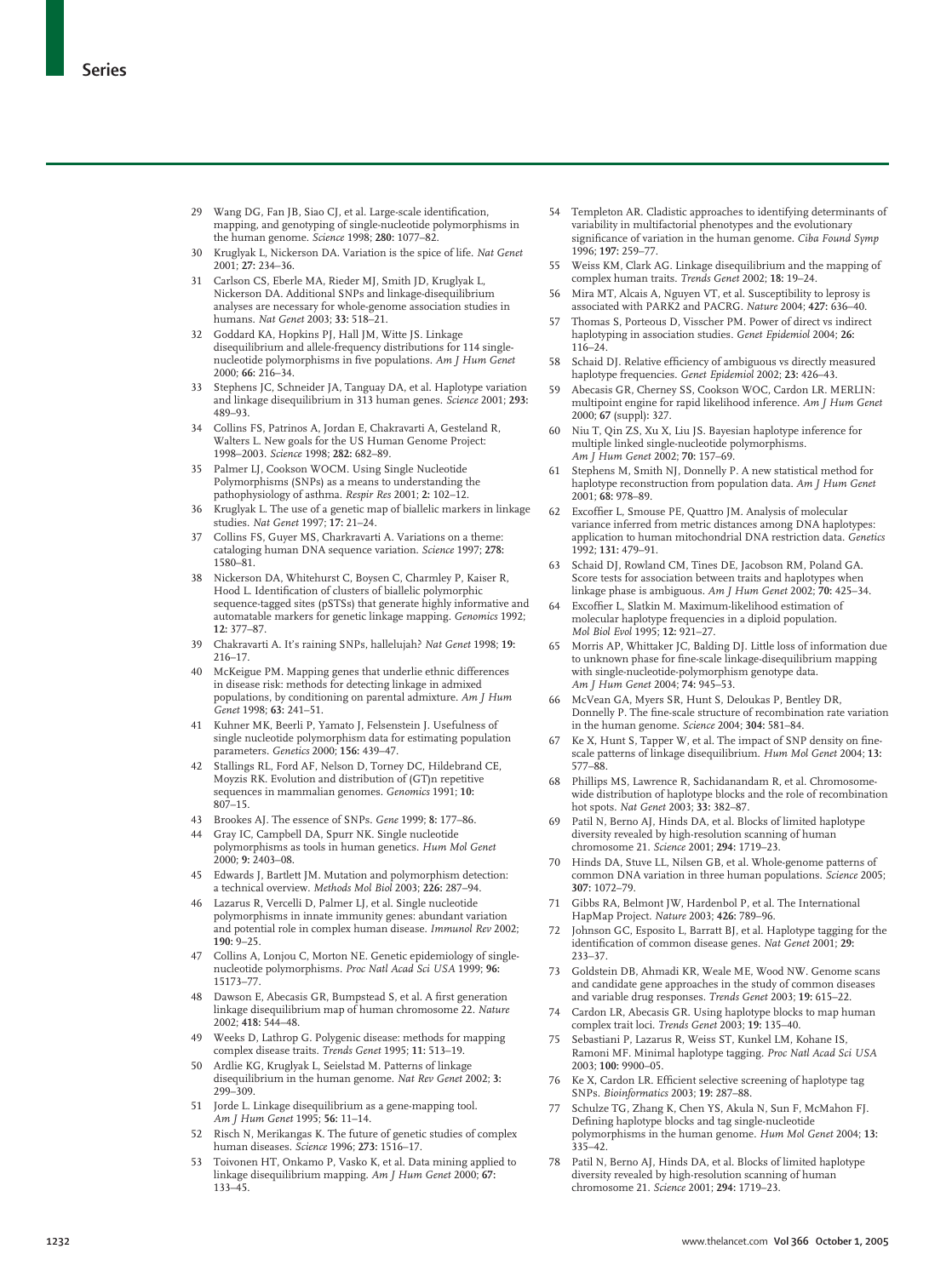- 79 Chapman JM, Cooper JD, Todd JA, Clayton DG. Detecting disease associations due to linkage disequilibrium using haplotype tags: a class of tests and the determinants of statistical power. *Hum Hered* 2003; **56:** 18–31.
- 80 Zhang K, Calabrese P, Nordborg M, Sun F. Haplotype block structure and its applications to association studies: power and study designs. *Am J Hum Genet* 2002; **71:** 1386–94.
- 81 Carlson CS, Eberle MA, Rieder MJ, Yi Q, Kruglyak L, Nickerson DA. Selecting a maximally informative set of singlenucleotide polymorphisms for association analyses using linkage disequilibrium. *Am J Hum Genet* 2004; **74:** 106–20.
- 82 Wiuf C, Laidlaw Z, Stumpf MP. Some notes on the combinatorial properties of haplotype tagging. *Math Biosci* 2003; **185:** 205–16. 83 Weale ME, Depondt C, Macdonald SJ, et al. Selection and
- evaluation of tagging SNPs in the neuronal-sodium-channel gene SCN1A: implications for linkage-disequilibrium gene mapping. *Am J Hum Genet* 2003; **73:** 551–65.
- 84 Ke X, Durrant C, Morris AP, et al. Efficiency and consistency of haplotype tagging of dense SNP maps in multiple samples. *Hum Mol Genet* 2004; **13:** 2557–65.
- 85 Terwilliger JD, Goring HH. Gene mapping in the 20th and 21st centuries: statistical methods, data analysis, and experimental design. *Hum Biol* 2000; **72:** 63–132.
- Olson JM, Witte JS, Elston RC. Genetic mapping of complex traits. *Stat Med* 1999; **18:** 2961–81.
- 87 Wall JD, Pritchard JK. Haplotype blocks and linkage disequilibrium in the human genome. *Nat Rev Genet* 2003; **4:** 587–97.
- 88 Weiss KM, Terwilliger JD. How many diseases does it take to map a gene with SNPs? *Nat Genet* 2000; **26:** 151–57.
- 89 Zhao LP, Aragaki C, Hsu L, Quiaoit F. Mapping of complex traits by single-nucleotide polymorphisms. *Am J Hum Genet* 1998; **63:**  $225 - 40$
- 90 Long AD, Langley CH. The power of association studies to detect the contribution of candidate genetic loci to variation in complex traits. *Genome Res* 1999; **9:** 720–31.
- 91 Lander E, Schork N. Genetic dissection of complex traits. *Science* 1994; **265:** 2037–48.
- 92 Wolfe KH, Li WH. Molecular evolution meets the genomics revolution. *Nat Genet* 2003; **33** (suppl)**:** 255–65.
- 93 Horne BD, Camp NJ. Principal component analysis for selection of optimal SNP-sets that capture intragenic genetic variation. *Genet Epidemiol* 2004; **26:** 11–21.
- 94 Daly MJ, Rioux JD, Schaffner SF, Hudson TJ, Lander ES. Highresolution haplotype structure in the human genome. *Nat Genet* 2001; **29:** 229–32.
- 95 Gabriel SB, Schaffner SF, Nguyen H, et al. The structure of haplotype blocks in the human genome. *Science* 2002; **296:** 2225–29.
- 96 Crawford DC, Carlson CS, Rieder MJ, et al. Haplotype diversity across 100 candidate genes for inflammation, lipid metabolism, and blood pressure regulation in two populations. *Am J Hum Genet* 2004; **74:** 610–22.
- Verbeke G, Molenberghs G. Linear mixed models for longitudinal data. New York: Springer, 2000.
- 98 Molenberghs G, Williams PL, Lipsitz SR. Prediction of survival and opportunistic infections in HIV-infected patients: a comparison of imputation methods of incomplete CD4 counts. *Stat Med* 2002; **21:** 1387–408.
- Mallinckrodt CH, Sanger TM, Dube S, et al. Assessing and interpreting treatment effects in longitudinal clinical trials with missing data. *Biol Psychiatry* 2003; **53:** 754–60.
- 100 Raghunathan TE. What do we do with missing data? Some options for analysis of incomplete data. *Annu Rev Public Health* 2004; **25:** 99–117.
- 101 White IR, Moodie E, Thompson SG, Croudace T. A modelling strategy for the analysis of clinical trials with partly missing longitudinal data. *Int J Methods Psychiatr Res* 2003; **12:** 139–50.
- 102 Lander E, Kruglyak L. Genetic dissection of complex traits: guidelines for interpreting and reporting linkage results. *Nat Genet* 1995; **11:** 241–47.
- 103 Witte JS, Elston RC, Cardon LR. On the relative sample size required for multiple comparisons. *Stat Med* 2000; **19:** 369–72.
- 104 Palmer LJ, Cookson WO. Using single nucleotide polymorphisms as a means to understanding the pathophysiology of asthma. *Respir Res* 2001; **2:** 102–12.
- 105 Rosner B. Fundamental of biostatistics. 3rd ed. Boston: PWS-Kent, 1990.
- 106 Lee WC. Testing for candidate gene linkage disequilibrium using a dense array of single nucleotide polymorphisms in case-parents studies. *Epidemiology* 2002; **13:** 545–51.
- 107 Silverman EK, Palmer LJ. Case-control association studies for the genetics of complex respiratory diseases. *Am J Respir Cell Mol Biol* 2000; **22:** 645–48.
- 108Weiss ST, Silverman EK, Palmer LJ. Case-control association studies in pharmacogenetics. *Pharmacogenomics J* 2001; **1:** 157–58.
- 109 Palmer LJ, Cookson WOCM. Genomic approaches to understanding asthma. *Genome Res* 2000; **10:** 1280–87.
- 110 Feldman MW, Lewontin RC, King MC. Race: a genetic melting-pot. *Nature* 2003; **424:** 374.
- 111 Risch N, Burchard E, Ziv E, Tang H. Categorization of humans in biomedical research: genes, race and disease. *Genome Biol* 2002; **3:** 2007.
- 112 Shifman S, Kuypers J, Kokoris M, Yakir B, Darvasi A. Linkage disequilibrium patterns of the human genome across populations. *Hum Mol Genet* 2003; **12:** 771–76.
- 113 Marchini J, Cardon LR, Phillips MS, Donnelly P. The effects of human population structure on large genetic association studies. *Nat Genet* 2004; **36:** 512–17.
- 114 Freedman ML, Reich D, Penney KL, et al. Assessing the impact of population stratification on genetic association studies. *Nat Genet* 2004; **36:** 388–93.
- 115 Cavalli-Sforza LL, Menozzi P, Piazza A. History and geography of human genes. Princeton: Princeton University Press, 1994.
- 116 Zavattari P, Deidda E, Whalen M, et al. Major factors influencing linkage disequilibrium by analysis of different chromosome regions in distinct populations: demography, chromosome recombination frequency and selection. *Hum Mol Genet* 2000; **9**: 2947–57.
- 117 Watkins WS, Zenger R, O'Brien E, et al. Linkage disequilibrium patterns vary with chromosomal location: a case study from the von Willebrand factor region. *Am J Hum Genet* 1994; **55:** 348–55.
- 118 Jorde LB, Watkins WS, Carlson M, et al. Linkage disequilibrium predicts physical distance in the adenomatous polyposis coli region. *Am J Hum Genet* 1994; **54**(5)**:** 884–98.
- 119 Ewens W, Spielman R. The transmission/disequilibrium test: history, subdivision, and admixture. *Am J Hum Genet* 1995; **57:** 455–64.
- 120 Jorde LB. Linkage disequilibrium and the search for complex disease genes. *Genome Res* 2000; **10:** 1435–44.
- 121 Satten GA, Flanders WD, Yang Q. Accounting for unmeasured population substructure in case-control studies of genetic association using a novel latent-class model. *Am J Hum Genet* 2001; **68:** 466–77.
- 122 Devlin B, Roeder K, Wasserman L. Genomic control, a new approach to genetic-based association studies. *Theor Popul Biol* 2001; **60:** 155–66.
- 123 Devlin B, Roeder K, Bacanu SA. Unbiased methods for populationbased association studies. *Genet Epidemiol* 2001; **21:** 273–84.
- 124 Overall AD, Nichols RA. A method for distinguishing consanguinity and population substructure using multilocus genotype data. *Mol Biol Evol* 2001; **18:** 2048–56.
- 125 Bacanu SA, Devlin B, Roeder K. Association studies for quantitative traits in structured populations. *Genet Epidemiol* 2002; **22:** 78–93.
- 126 Pritchard JK, Rosenberg NA. Use of unlinked genetic markers to detect population stratification in association studies. *Am J Hum Genet* 1999; **65:** 220–28.
- 127 Pritchard JK, Stephens M, Rosenberg NA, Donnelly P. Association mapping in structured populations. *Am J Hum Genet* 2000; **67:** 170–81.
- 128 Cardon LR, Palmer LJ. Population stratification and spurious allelic association. *Lancet* 2003; **361:** 598–604.
- 129 Ohlstein EH, Ruffolo RR Jr, Elliott JD. Drug discovery in the next millennium. *Annu Rev Pharmacol Toxicol* 2000; **40:** 177–91.